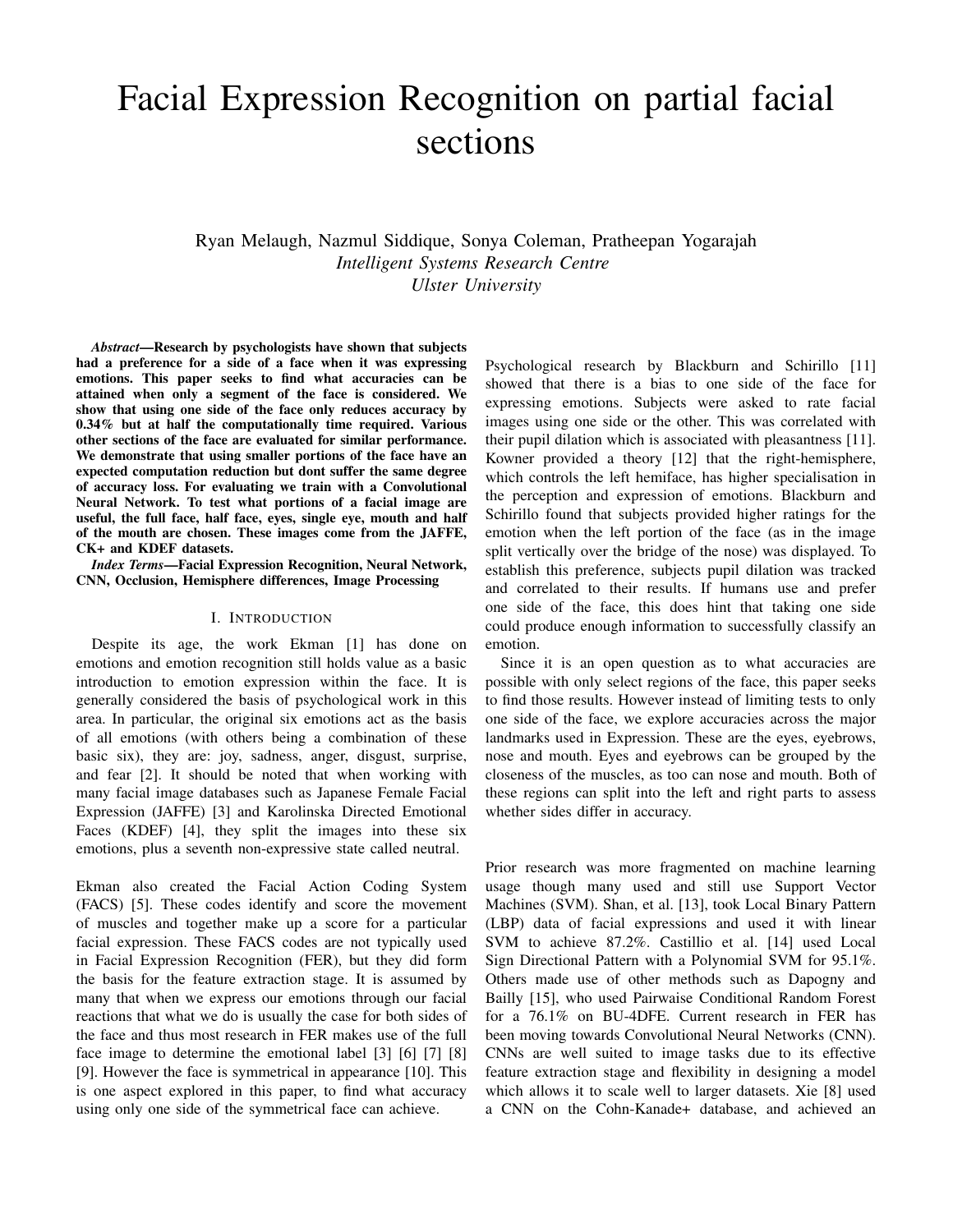accuracy of 92.06%, while Lopes et al. [9] used the JAFFE database and achieved an accuracy of 84.48%. Lopes stated that the time it took them 20 minutes to train their CNN model on CK+ (98.92%), and was performed on a NVIDIA GTX 660 GPU.

This paper investigates regions of the face using a shallow learning CNN model. The shallow learning CNN model is better suited to the datasets used in this case as they are much smaller than datasets often trained on CNNs such as CIFAR10 (60,000 images) [16] or MNIST (70,000) [17]. Not only does this paper compare the whole face versus either side of the face for FER, it also makes use of different portions of the face, such as the eyes, both separate and individually, as well as the full mouth and the left and right hemispheres of it as well.

In section II, the methodology is described, detailing the databases used for training and testing in II-A. In II-B the CNN model which is used for training and testing is respectively described. Section III is split into III-A and III-B. In III-A, the accuracy performance for the tests are mentioned along with the comparison between portions of the face. In III-B, computational times are covered where a comparison is again made between portions of the face. Section IV finishes this paper with a conclusion with an interpretation of the results as well as future research paths.

## II. METHODOLOGY

## *A. Image selection and preprocessing*

Images are loaded into memory from which the region of the face can be extracted. Viola-Jones Haar cascaders [18] is used as a face detector to locat the face in the image. This face region is then cropped and resized to  $60 \times 60$  pixels. The image is then cropped to the specific region that is being tested, i.e. mouth region. These are then fed into the CNN. To crop one side of the face, the image can be split in half on the x-axis, which for a  $60 \times 60$  pixel image the split line at the 30th pixel. This returns a  $30 \times 60$  pixel image. For right side of the face images this is all data in the XY dimension before 30th pixel on x-axis, and vice versa for the left side images. For the eye region, we define it as between the mid-point of the forehead to the mid-point of the bridge of the nose. This exposes the eyebrows and eyes, and the range of positions that the muscles of the eyebrows move to during expressions. The mid-point of the forehead is found around the 20th pixel on the y-axis. The mid-point of the nose is around the 34th pixel on the y-axis. This returns a cropped image of  $60 \times 14$ , or  $30 \times 14$  when using only a single eye. The last region used is the mouth. This is defined as from the same mid-point on the bridge of the nose to just below the chin. Contained in this region is the bottom of the nose, and mouth region. The nose and check regions were kept due to the tendency of muscles of the mouth to push and pull, forming laugh lines for example. The point just below the chin is around the 55rd pixel on the y-axis. With these settings, the mouth region image is  $60 \times 13$ pixels or  $30 \times 13$  in the case of using one side of the mouth. These settings amount to an estimate of the region as facial

structures differ between subjects but will still be within a reasonable range (i.e. around the mid-point of the forehead for example when using 20th pixel on y-axis).

## *B. CNN*

The use of the CNN is based on the model commonly used [19] [20]. It is a simplified version that uses a single layer of filters and pooling rather than three filter layers. This was because tests showed minimal difference in accuracy but with much higher computation time when using three layers. Using three layers (each accompanied by max pooling) returned an accuracy of 89.76% with total computation time of 936.96 seconds. The proposed model achieved 89.4% which took only 244.28 seconds. The neural network portion uses shallow learning with a fully connected dense layer as opposed to multi-layer Deep Learning CNNs. The reduction in layers is to account for the smaller size of the databases being used, as larger models are better suited to more data [21]. Figure 1 shows an illustration of the model in use.



Fig. 1. Illustration of the CNN model in use.

In the CNN architecture the single convolutional layer consists of a 3D convolutional filter with a kernel size of  $5 \times 5 \times 3$ , consisting of width, height and depth, followed by a  $2 \times 2$  Max pooling layer which is flattened and fed into a Dense Connected layer of 128 neurons with a dropout rate of 75%. The network finally ends in a dense output layer with a softmax function. Images are batched in groups, usually of 50 (with exception to using JAFFE), for an input shape of  $50 \times 60 \times 60 \times 1$ .

## III. RESULTS

Images came from three datasets, JAFFE [3], KDEF [4] and CK+ (Extended Cohn-Kanade) [22] datasets. KDEF and JAFFE included seven labels (Happy, Sad, Angry, Afraid, Disgust, Surprise and Neutral) and an eighth label (contempt), which was only included in CK+. Only front facing images are used from KDEF which gives 980 usable images. CK+ are images taken from frames of a video sequence which start with a neutral face expression and then changes emotional expression. The last three frames, showing the epxression, are used plus the first frame is kept as a neutral image. This gives a total of 469 images for CK+. All JAFFE images were used which gives 213 images.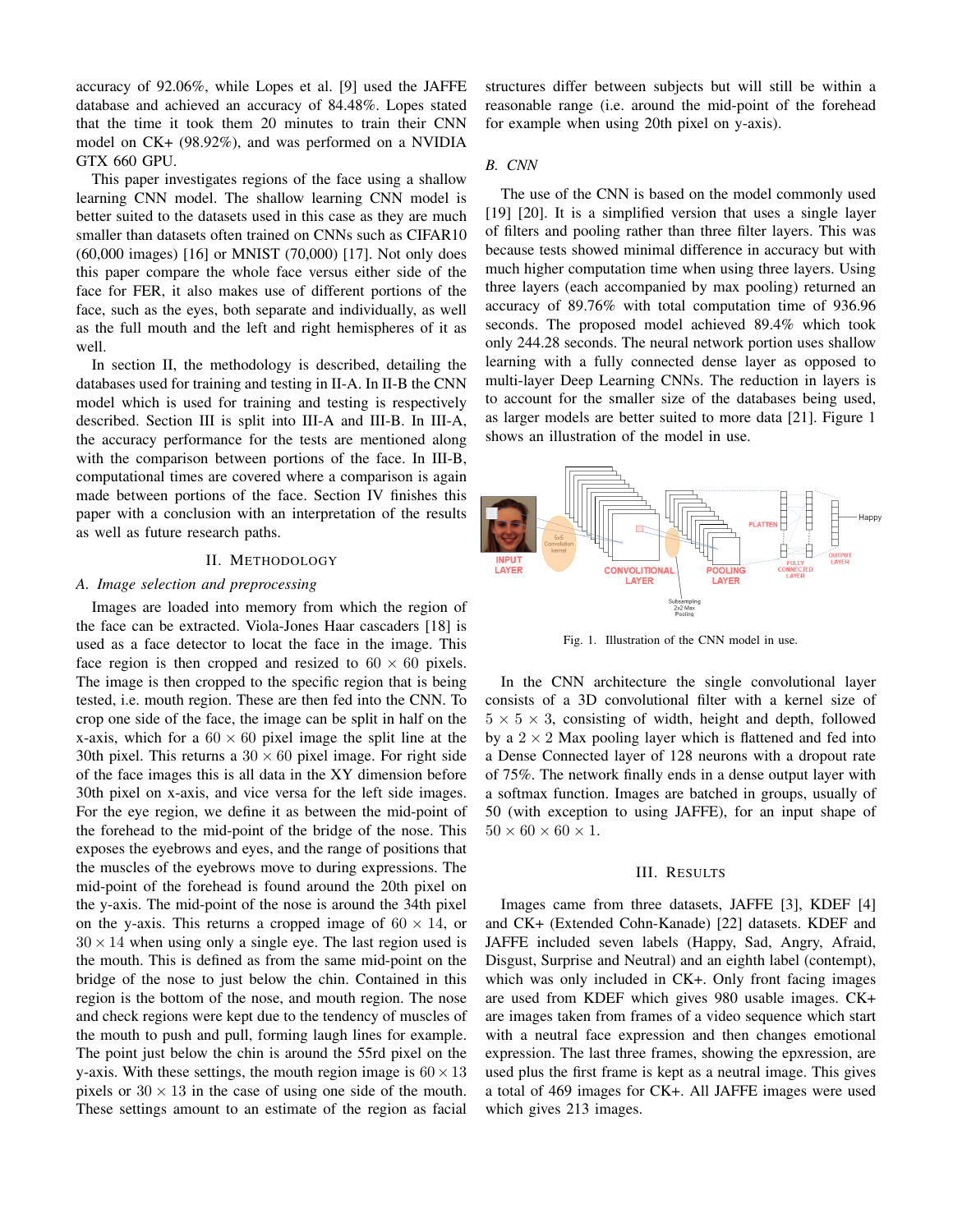# *A. Accuracy*

Results are evaluated with respect to accuracy and computational run-time. By how much if any does one side impact accuracy and by how much can this reduce time taken to compute? Results are broken up into the sections of the face that were used, that is the half view, eyes and mouth with the full face as a benchmark. Computational run-time was measured from the point images were read to the end of evaluation of CNN. For the full face, it was able to achieve a benchmark accuracy score of 89.4% at a total time of 82.929 seconds (82.149 seconds without testing) to compute on the KDEF database. This time includes training and testing with 50 images per batch. All computation was on an Intel i7-6700 CPU with a clock rate of 3.4GHz. Images were resized to  $60 \times 60$ , lower images sizes reduced accuracy while higher sizes retained same accuracy but higher computation time. CK+ had an accuracy of 87.32% which took a total time of 75.539 seconds. While on the JAFFE database it benchmarked an accuracy score of 76.56% at 19.42 seconds, with a batch of 10 images to account for the smaller number of images. Discrepancy in accuracy is likely related to the relative size of each database, with JAFFE only containing 213 images, and 10 subjects. It has been shown in [21] that more data are beneficial to the accuracy in CNN.

The first test was similar to that performed by Blackburn [11]. The face is separated vertically down the bridge of the nose as in Figure 2 and only one side is used during full iteration of the classification. This gives us equal symmetry for the face. In this case, half of the face is used as seen in Figure 2 with each side tested and compared.



Fig. 2. Example of a face split into two sections. Each section was trained independently and tested. Image from KDEF.

The results are shown in Figure 3. For KDEF, the difference between the right side and the left is 0.71% but this was much higher for the CK+ dataset. Here the difference was 6.33% but JAFFE shows no difference at all. Importantly the difference between using all of the information from the face wasnt significantly higher that using just a single side. For

#### Sides of the face



Fig. 3. Accuracy for symmetrically divided face.

KDEF this difference was only 0.34%. That being said, as the size of the dataset decreases, the difference between using the full face compared to using one side increases. This indicates that using more data is more important than the proportion of the original image used.



Fig. 4. Example of a two hemisphere mouth (Both Sides). Image from JAFFE.



Fig. 5. Accuracy for symmetrically divided mouth region.

The next region used was the mouth. Results are shown in figure 5. For KDEF and CK+, there wasnt a large drop in accuracy from using the whole face or the mouth region. KDEF had an accuracy of 86.07% and CK+ 84.5%. However JAFFE had the largest drop to 62.5%. The results for JAFFE had the largest reduction in accuracy between the mouth region and symmetrically divided sections. Using the Left side, this accuracy jumped by 15.63%, which shows again the variance that smaller datasets suffer from when using selected regions. The left/right dichotomy is reversed from the full face and side tests. Both KDEF and CK+ exhibited a higher accuracy for the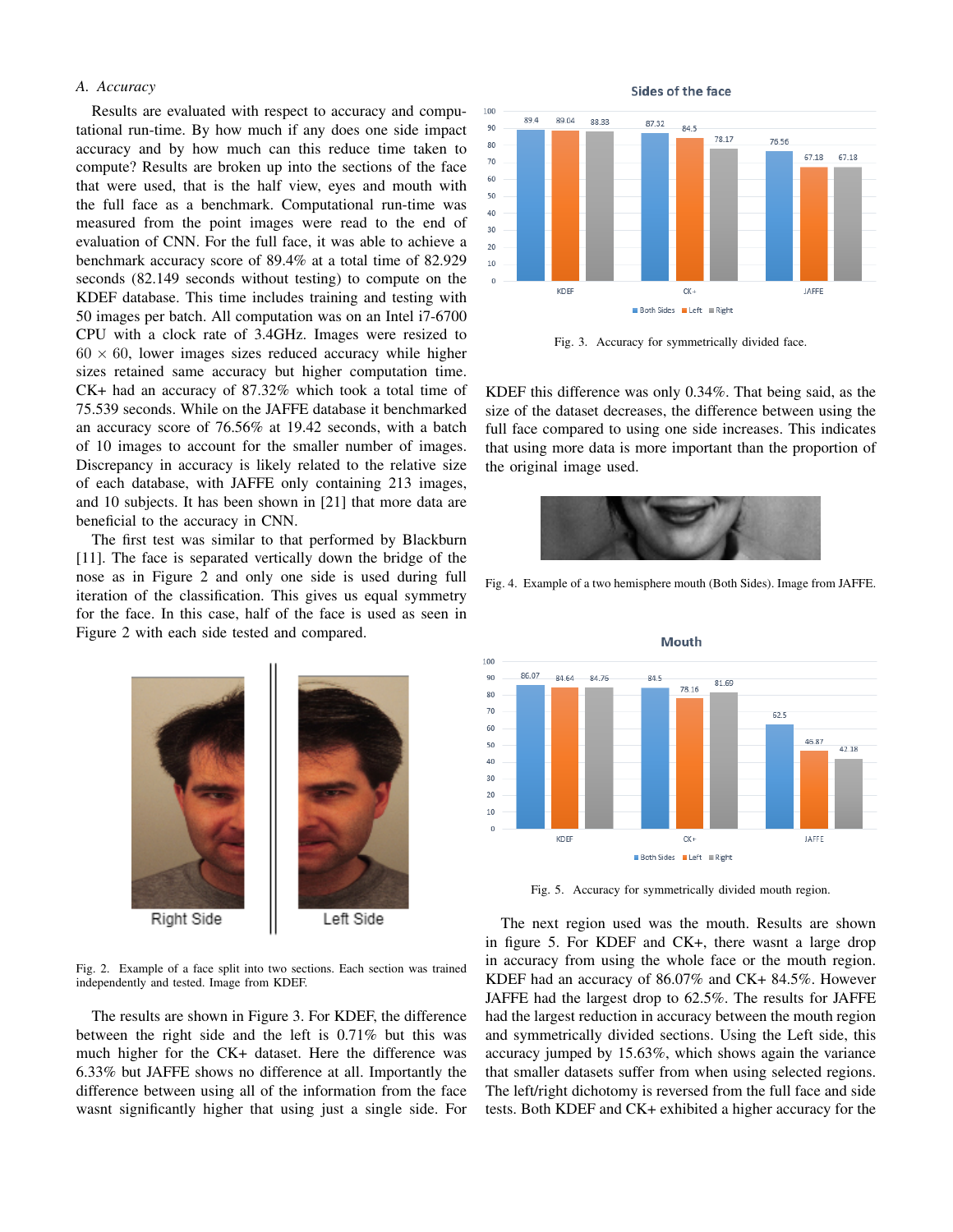right although for KDEF this was only a difference of 0.12%. The right side of the mouth for CK+ images displayed a 3.53% accuracy difference over the left. JAFFE was the only dataset to have a higher accuracy for the left side by 4.69%. These increases of differences from the larger dataset to the smallest suggest that these effects are exaggerated by reduction of data. plot, with an exponential trend line. The highest accuracy was attained with using the full face however the time required to train using the full face is disproportionate to the accuracy it is able to achieve. The most effective region is using the mouth area. This was able to achieve 86.07% and took a total time of 65.35 seconds. Other regions and sides had a much more reduced accuracy for little extra benefit.



Fig. 6. Example of a two hemisphere eyes (Both Sides). Image from KDEF.



Fig. 7. Accuracy for symmetrically divided eye region.

The final test was for the eye region. KDEF accuracy was reduced from the mouth region but still only 6.55% decreased from using the full face. As the sizes of the datasets decrease, the ability of the CNN to keep up accuracies is reduced. CK+ managed 67.6% and JAFFE 46.87%. In terms of the difference between the left and right side, the results showed an overall preference for the right. KDEF had an increase of 2.03% but for CK+ the right was more dominant with an 11.27% difference. This was the only situation where CK+ demonstrated a higher difference between the sides than JAFFE. JAFFE found a higher accuracy for the left side by 6.26%. While not as large a variance as CK+, this still followed the trend of small datasets exhibiting large differences between the sides. JAFFE contains 213 images which is likely too small a representative that it skews the results and creates a larger margin of error.

## *B. Times*

The base time for KDEF using the whole face took 244.277 seconds. Of that time, training took 237.25 seconds and evaluation 0.78 seconds, the remainder of time was from read in of images. When using the left side, this train time was cut to 109.89 seconds (evaluation 0.44s). Times follow along this general trend of train time cut by the proportion of the image used. So, using half, was able to train by approximately half the time. This can be seen from figures 9, 10 and 11. However accuracy wasnt affected by the same proportion as shown in figure 8. This table plots the times and accuracy in a scatter



Fig. 8. Accuracy by times for KDEF.







Fig. 10. Times for CK+.

## *C. Evaluation of Results*

With only a difference of 0.36% when using half of the face compared to the full face, there is very little need to ever use the entirety of the face as the input. Especially since